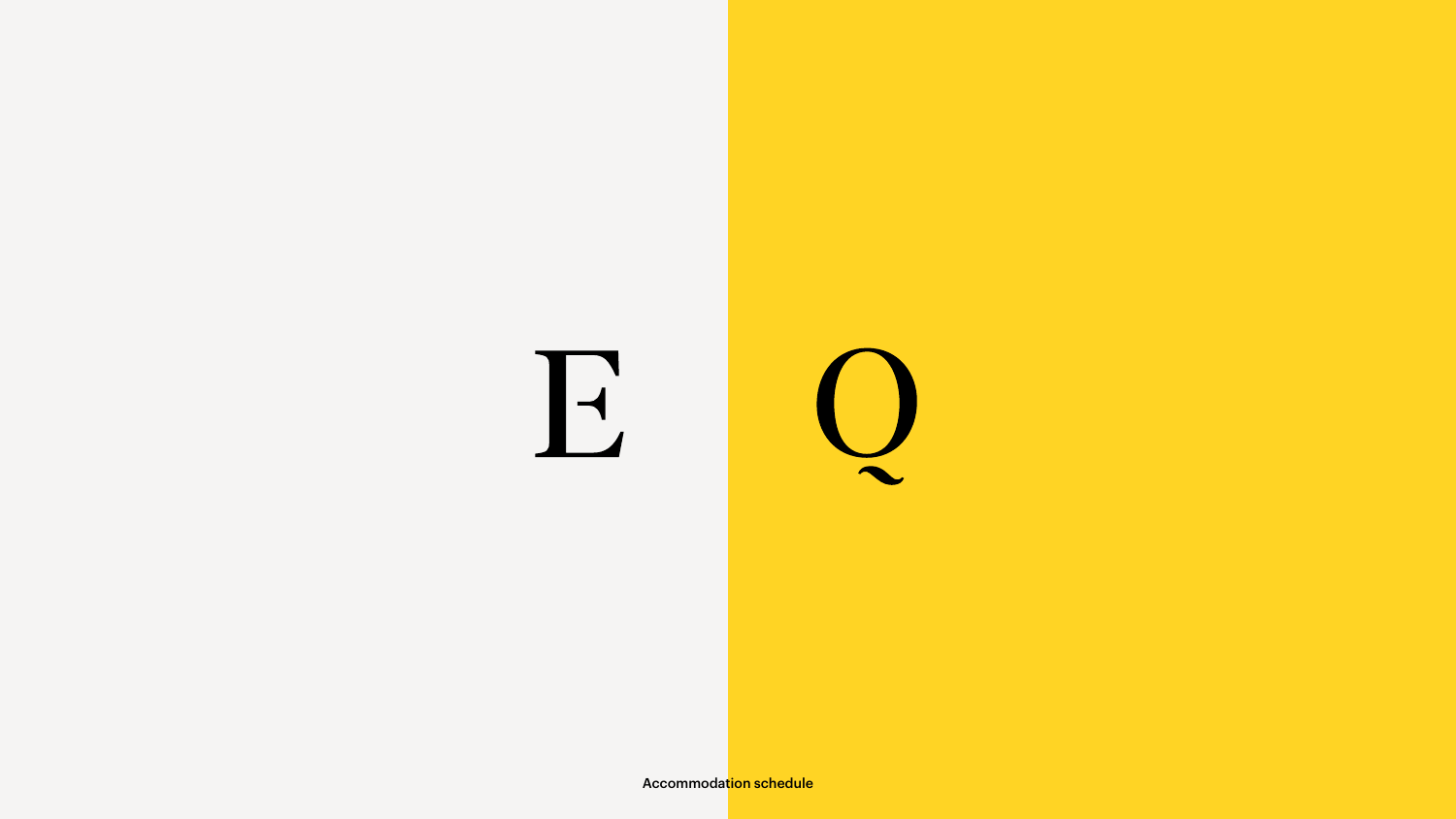| Level                | <b>Use</b>                                                                              | sq ft                                   | S(                             |
|----------------------|-----------------------------------------------------------------------------------------|-----------------------------------------|--------------------------------|
| $\overline{7}$       | Office<br>Restaurant/bar<br><b>Communal terrace</b><br>Office terrace                   | 17,911<br>3,419<br>3,864<br>945         | 1,663<br>317<br>358<br>87      |
| 6                    | <b>P</b> paymentsense<br>beyond ordinary                                                | 27,385                                  | 2,544                          |
| 5                    | <b>P</b> paymentsense<br>beyond ordinary                                                | 27,382                                  | 2,543                          |
| 4                    | Office                                                                                  | 27,382                                  | 2,543                          |
| 3                    | Office                                                                                  | 27,382                                  | 2,543                          |
| $\overline{2}$       | <b>ARUP</b>                                                                             | 27,377                                  | 2,543                          |
| 1                    | Office                                                                                  | 22,142                                  | 2,057                          |
| $\overline{0}$       | Office<br>Reception<br>Fitness studio<br>Café/business lounge<br>Auditorium event space | 7,548<br>4,074<br>1,389<br>6,145<br>937 | 701<br>378<br>129<br>570<br>87 |
| $-1$                 | Cycle park x263<br>EV car parking spaces x32                                            |                                         |                                |
| <b>Total office</b>  |                                                                                         | 185,509                                 | 17,140                         |
| <b>Total amenity</b> |                                                                                         | 19,827                                  | 1,841                          |